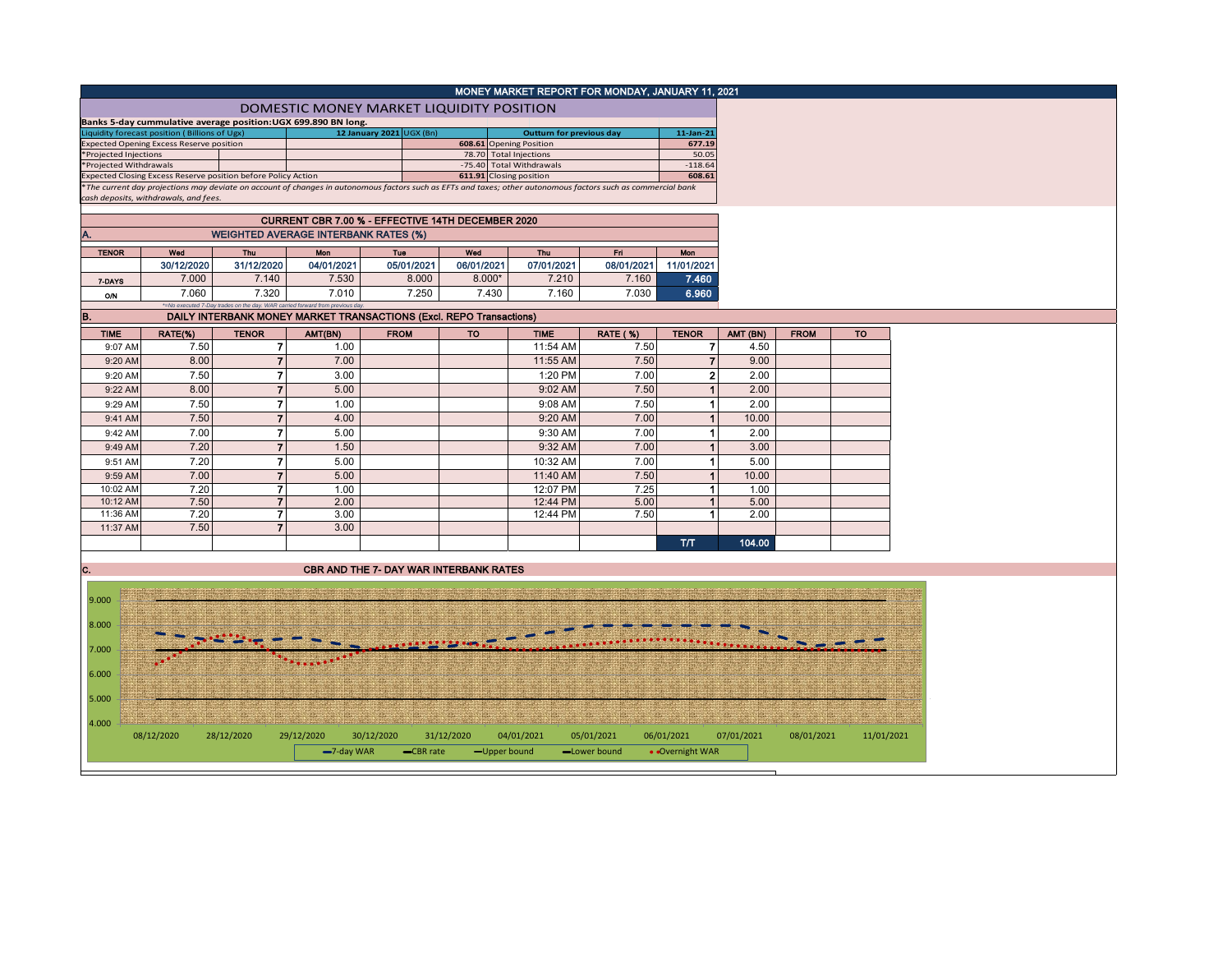| D.                   |                                             |                                                                                      |                    | MONETARY POLICY OPERATIONS MATURITIES PROFILE: (14 JAN 2021 - 11 FEB 2021)                   |                                  |                             |                                                |                |                             |                |                             |         |                             |          |          |                |
|----------------------|---------------------------------------------|--------------------------------------------------------------------------------------|--------------------|----------------------------------------------------------------------------------------------|----------------------------------|-----------------------------|------------------------------------------------|----------------|-----------------------------|----------------|-----------------------------|---------|-----------------------------|----------|----------|----------------|
| <b>DATE</b>          | <b>THUR</b>                                 | <b>THUR</b>                                                                          | <b>THUR</b>        | <b>THUR</b>                                                                                  | <b>THUR</b>                      | <b>TOTAL</b>                |                                                |                |                             |                |                             |         |                             |          |          |                |
|                      | 14-Jan-21                                   | $21$ -Jan-21                                                                         | 28-Jan-21          | 04-Feb-21                                                                                    | 11-Feb-21                        |                             |                                                |                |                             |                |                             |         |                             |          |          |                |
| <b>REPO</b>          |                                             | $\overline{\phantom{a}}$                                                             |                    | $\overline{\phantom{a}}$                                                                     | $\overline{\phantom{a}}$         | $\overline{\phantom{a}}$    |                                                |                |                             |                |                             |         |                             |          |          |                |
| <b>REV REPO</b>      | $\overline{\phantom{a}}$                    | $\overline{\phantom{a}}$                                                             | $\sim$             | $\overline{\phantom{a}}$                                                                     | $\overline{\phantom{a}}$         | $\overline{\phantom{a}}$    |                                                |                |                             |                |                             |         |                             |          |          |                |
| <b>DEPO AUCT</b>     | 30.00                                       | 81.10                                                                                | 45.46              | 7.00                                                                                         |                                  | 163.56                      |                                                |                |                             |                |                             |         |                             |          |          |                |
| <b>TOTALS</b>        | 30,00                                       | 81.10                                                                                | 45.46              | 7.00                                                                                         | $\sim$                           | 163.56                      |                                                |                |                             |                |                             |         |                             |          |          |                |
|                      |                                             |                                                                                      |                    | Total O/S Deposit Auction balances held by BOU up to 18 FEBRUARY 2021: UGX 233 BN            |                                  |                             |                                                |                |                             |                |                             |         |                             |          |          |                |
|                      |                                             |                                                                                      |                    | Total O/S Repo, Reverse Repo & Deposit Auction balances held by BOU: UGX 233 BN              |                                  |                             |                                                |                |                             |                |                             |         |                             |          |          |                |
|                      | (Ei) STOCK OF TREASURY SECURITIES           |                                                                                      |                    |                                                                                              |                                  | EID                         | <b>MONETARY POLICY MARKET OPERATIONS</b>       |                |                             |                |                             |         |                             |          |          |                |
|                      |                                             | LAST TBIILS ISSUE DATE: 17-DEC-2020                                                  |                    |                                                                                              |                                  |                             | (VERTICAL REPOS, REV-REPOS & DEPOSIT AUCTIONS) |                |                             |                |                             |         |                             |          |          |                |
|                      | On-the-run O/S T-BILL STOCKs (Billions-UGX) |                                                                                      | 5.977.534          | 12/01/2021                                                                                   | OMO                              | <b>ISSUE DATE</b>           | <b>AMOUNT</b>                                  | <b>WAR</b>     | <b>RANGE</b>                | <b>TENOR</b>   |                             |         |                             |          |          |                |
|                      | On-the-run O/S T-BONDSTOCKs(Billions-UGX)   |                                                                                      | 17, 131, 733       | 12/01/2021                                                                                   | <b>DAUT</b>                      | $23-Nov -$                  | 385.50                                         | 7.000          |                             |                |                             |         |                             |          |          |                |
|                      | TOTAL TBILL & TBOND STOCK- UGX              |                                                                                      | 23,109.268         |                                                                                              | <b>REPO</b>                      | 25-Nov                      | 309.00                                         | 7.000          |                             |                |                             |         |                             |          |          |                |
| O/S=Outstanding      |                                             |                                                                                      |                    |                                                                                              | <b>REPO</b>                      | 26-Nov                      | 1,396.00                                       | 7.000          |                             |                |                             |         |                             |          |          |                |
| <b>MATURITY</b>      | <b>TOTAL STOCK</b>                          | YTM (%)                                                                              | <b>CHANGE IN</b>   |                                                                                              | DAUT                             | 26-Nov                      | 80.17                                          | 7.557          |                             | 56             |                             |         |                             |          |          |                |
|                      | (BN UGX)                                    | <b>AT CUT OFF*</b>                                                                   | YTM (+/-)<br>0.493 |                                                                                              | <b>DAUT</b>                      | 26-Nov                      | 80.17<br>282.00                                | 7.557          |                             | 56             |                             |         |                             |          |          |                |
| 91<br>182            | 98.07<br>489.91                             | 8.499<br>10.900                                                                      | 0.799              |                                                                                              | <b>REVREPO</b><br><b>REVREPO</b> | 01-Dec<br>02-Dec            | 165.00                                         | 7.000<br>7.000 |                             |                |                             |         |                             |          |          |                |
| 364                  | 5,389.55                                    | 14.000                                                                               | 0.503              |                                                                                              | <b>REPO</b>                      | 03-Dec                      | 810.00                                         | 7.000          |                             |                |                             |         |                             |          |          |                |
| 2YR *10              | $\sim$                                      | 15.250                                                                               | 0.700              |                                                                                              | <b>DAUT</b>                      | $03$ -Dec $\cdot$           | 49.97                                          | 7.254          |                             | 28             |                             |         |                             |          |          |                |
| 3YR *6               |                                             | 15.500                                                                               | 0.500              |                                                                                              | DAUT                             | $03$ -Dec                   | 44.94                                          | 7.503          |                             | 56             |                             |         |                             |          |          |                |
| 5YR *2               | 2,131.05                                    | 16.500                                                                               | 1.600              |                                                                                              | <b>REPO</b>                      | 10-Dec                      | 439.00                                         | 7.000          |                             | $\overline{7}$ |                             |         |                             |          |          |                |
| 10YR *3              | 8.432.21                                    | 16.000                                                                               | 1.505              |                                                                                              | DAUT                             | $10$ -Dec                   | 45.94                                          | 7.340          |                             | 28             |                             |         |                             |          |          |                |
| 15YR                 | 5,942.63                                    | 15.300                                                                               | 0.300              |                                                                                              | <b>DAUT</b>                      | 10-Dec                      | 6.92                                           | 7.503          |                             | 56             |                             |         |                             |          |          |                |
|                      |                                             | Cut OFF is the lowest price/ highest yield that satisfies the auction awarded amount |                    |                                                                                              | <b>REVREPO</b>                   | 15-Dec                      | 558.00                                         | 7.000          |                             | $\overline{2}$ |                             |         |                             |          |          |                |
|                      |                                             |                                                                                      |                    |                                                                                              | <b>REPO</b>                      | $21-Dec$                    | 348.50                                         | 7.000          |                             | 3              |                             |         |                             |          |          |                |
|                      |                                             |                                                                                      |                    |                                                                                              | <b>REPO</b>                      | 24-Dec                      | 350.00                                         | 7.000          |                             | $\overline{7}$ |                             |         |                             |          |          |                |
|                      |                                             |                                                                                      |                    |                                                                                              | <b>DAUT</b>                      | 24-Dec                      | 68.31                                          | 7.590          |                             | 56             |                             |         |                             |          |          |                |
|                      |                                             |                                                                                      |                    |                                                                                              | <b>REVREPO</b>                   | 28-Dec                      | 963.00                                         | 7.000          |                             | 3              |                             |         |                             |          |          |                |
|                      |                                             |                                                                                      |                    |                                                                                              | <b>REVREPO</b>                   | 31-Dec                      | 384.00                                         | 7.000          |                             |                |                             |         |                             |          |          |                |
|                      |                                             |                                                                                      |                    |                                                                                              |                                  |                             |                                                |                |                             |                |                             |         |                             |          |          |                |
| H.                   |                                             |                                                                                      |                    | DAILY SECONDARY MARKET QUOTES (On-the-run GOVERNMENT TREASURY SECURITIES -End of Day Quotes) |                                  | WAR-Weighted Average Rate   |                                                |                |                             |                |                             |         |                             |          |          |                |
|                      |                                             |                                                                                      |                    | T-BILLS                                                                                      |                                  |                             |                                                |                |                             |                | <b>TBONDS</b>               |         |                             |          |          |                |
| <b>TENOR</b>         | 91 DR                                       |                                                                                      |                    | <b>182 DR</b>                                                                                |                                  | 364 DR                      |                                                | 2YR YTM        |                             | 3YR YTM        |                             | 5YR YTM |                             | 10YR YTM | 15YR YTM |                |
| <b>COUPON</b>        |                                             | 0.000%<br>0.000%<br>0.000%<br>11.000%<br>14.000%                                     |                    | 16.625%                                                                                      |                                  |                             | 17.000%                                        |                | 14.25%<br>22-Jun-34         |                |                             |         |                             |          |          |                |
| <b>MATURITY DATE</b> |                                             | 18-Mar-21<br><b>BID/ASK</b>                                                          |                    | 17-Jun-21<br><b>BID/ASK</b>                                                                  |                                  | 16-Dec-21<br><b>BID/ASK</b> | 13-Apr-23<br><b>BID/ASK</b>                    |                | 18-Jan-24<br><b>BID/ASK</b> |                | 27-Aug-26<br><b>BID/ASK</b> |         | 03-Apr-31<br><b>BID/ASK</b> |          |          | <b>BID/ASK</b> |
| <b>DFCU</b>          | 8.20                                        | 8.10                                                                                 | 9.6.               | 9.50                                                                                         | 11.60                            | 11.50                       | 15.00                                          | 14.90          | 15.05                       | 14.95          | 16.00                       | 15.90   | 16.50                       | 16.40    | 16.50    | 16.40          |
| <b>ABSA</b>          | 8.59                                        | 8.49                                                                                 | 11.05              | 10.95                                                                                        | 14.00                            | 13.90                       | 15.40                                          | 15.30          | 16.00                       | 15.90          | 16.48                       | 16.38   | 16.20                       | 16.10    | 16.30    | 16.20          |

| SCBU           | 8.50          | 8.40 | 11.25  | 11.15 | 14.25  | 14.15 | 16.05 | 15.95  | 16.25 | 16.15  | 16.50  | 16.40 | 16.25  | 16.15 | 16.50  | 16.40 |
|----------------|---------------|------|--------|-------|--------|-------|-------|--------|-------|--------|--------|-------|--------|-------|--------|-------|
| STBB           | 9.25          | 9.15 | 11.25  | 11.15 | 14.25  | 14.15 | 15.50 | 15.40  | 16.00 | 15.90  | 16.50  | 16.40 | 16.55  | 16.45 | 16.75  | 16.65 |
| <b>RODA</b>    | 8.80          | 8.70 | 11.40  | 11.30 | 14.45  | 14.35 | 16.00 | 15.98  | 16.28 | 16.18  | 16.65  | 16.55 | 16.33  | 16.23 | 16.68  | 16.58 |
| Av. Bid        | 11.13<br>8.69 |      | 13.80  |       | 15.51  |       | 15.90 |        | 16.45 |        | 16.33  |       | 16.50  |       |        |       |
| Av. Ask        | 8.59          |      | 10.69  |       | 13.70  |       | 15.42 |        | 15.80 |        | 16.35  |       | 16.23  |       | 16.40  |       |
| Sec Mkt Yleid  | 8.641         |      | 10.910 |       | 13.750 |       |       | 15.463 |       | 15.854 | 16.397 |       | 16.283 |       | 16.454 |       |
| BestBid        | 9.25          |      | 11.40  |       | 14.45  |       | 16.05 |        | 16.28 |        | 16.65  |       | 16.55  |       | 16.75  |       |
| <b>BestAsk</b> | 9.50<br>8.10  |      | 11.50  |       | 14.90  |       | 14.95 |        | 15.90 |        | 16.10  |       | 16.20  |       |        |       |
|                |               |      |        |       |        |       |       |        |       |        |        |       |        |       |        |       |

**CRDU** | 8.50 | 8.40 | 10.95 | 10.85 14.00 13.90 15.30 15.20 15.80 15.70 16.40 16.40 16.20 16.10 16.45 16.35 **HFBU** │ 9.00│ 8.90│ 10.90│ 9.90│ 14.05│ 13.95│ 13.95│ 15.30│ 15.20│ 15.95│ 16.85│ 16.40│ 16.30│ 16.20│ 16.35│ 16.25

 **Daily Secondary Market for Government Securities Report for 11th January 2021**

 The secondary market was active with **UGX 197.8BN** traded, a decline from the previous day's volume of **UGX 445.5BN.**

**►** Offshore presence in the market was in one transaction of **UGX 10BN.** ► January secondary market cumulative volume stands at **UGX 1,075.4B** 

 January secondary market cumulative volume stands at **UGX 1,075.4BN** (December 2020 total volume was **UGX 1,417.6BN).**